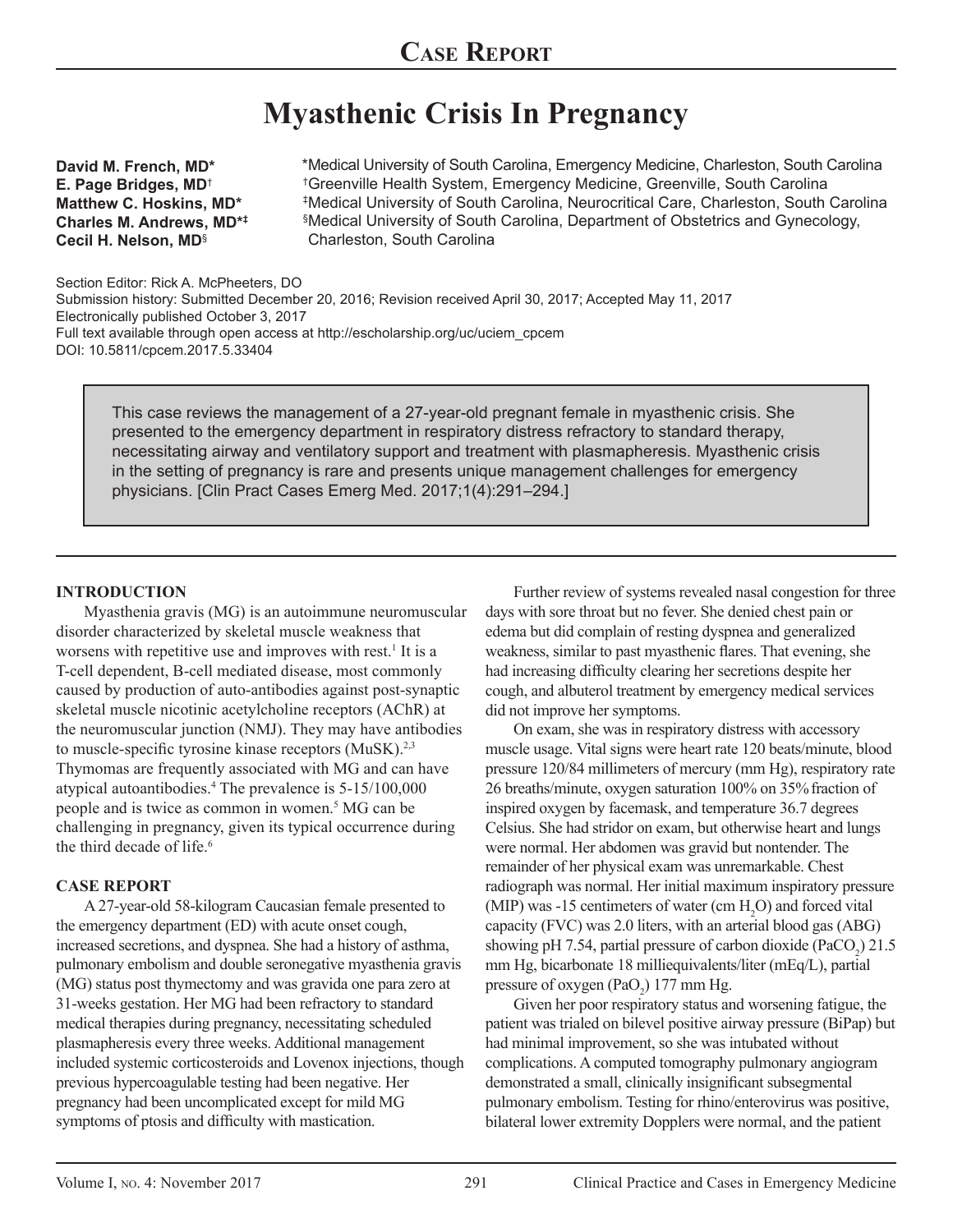was admitted to the intensive care unit for myasthenic crisis and respiratory failure.

She was started on pyridostigmine and dexamethasone for MG and fetal lung maturity. Intravenous immunoglobulin (IVIg) was previously ineffective, so she underwent plasmapheresis every other day for five treatments. She was successfully extubated and transferred to the antepartum service, but her course was further complicated by hemolysis, elevated liver enzymes and low platelet count (HELLP syndrome) with rising blood pressure, necessitating cesarean section. Magnesium was avoided for fear of worsening her MG. A vigorous female infant was delivered without evidence of neonatal MG or arthrogryposis and was discharged after one month of management for prematurity. The mother also recovered completely.

## **DISCUSSION**

In the initial evaluation of a patient with weakness and suspected MG, history and physical exam are critical. Patients typically present with painless, fluctuating weakness of the skeletal muscles.<sup>7</sup> Classically, the extra-ocular muscles are involved, leading to ptosis and diplopia, but bulbar symptoms may be seen, such as difficulty with mastication, swallowing, and speaking. Other symptoms can include proximal trunk and limb (upper more than lower) muscle weakness.8 While most patients present with ocular symptoms, many progress to generalized myasthenia within two years.<sup>9</sup> The diagnosis is based on clinical symptoms but can be confirmed with electromyography (EMG) or with improvement of symptoms after administration of anti-cholinesterase medications (edrophonium).10 Such testing is not recommended in unstable patients, as there is a significant risk of false positive or negative results and potential for worsening symptoms.<sup>5</sup> In patients without known diagnosis of MG, the differential includes neuromuscular diseases such as Lambert-Eaton, Guillain-Barre, botulism, overdose, tick paralysis, or intracranial pathology, as well as anticholinergic crisis for patients taking cholinesterase-inhibiting medications, such as pyridostigmine.<sup>1,3,5,11</sup>

In 15% of patients, life-threatening respiratory muscle weakness of the diaphragmatic, intercostal, and abdominal muscles, combined with an inability to maintain secretions can result in respiratory failure and is termed myasthenic crisis (MC).1,3,5,9 Most patients presenting with MC have a predisposing factor, usually a respiratory infection, though emotional stress, pregnancy, thyroid disease, electrolyte abnormalities, surgery, trauma, and medication changes can trigger a crisis.5,12,13 Without prompt intervention, patients with MC may have rapid deterioration of respiratory status, and early intubation is critical.<sup>1</sup>

Respiratory testing can help guide the decision to intubate, and the "20/30/40" rule is a commonly cited tool.<sup>5</sup> This refers to FVC < 20 milliliters/kilogram, maximum inspiratory pressure (MIP) or negative inspiratory force (NIF) < -30 cm  $H_2O$ , and maximum expiratory pressure (MEP)  $<$  40 cm  $H<sub>2</sub>0<sup>12</sup>$  Other factors, such as neck flexor muscle weakness with inability to

# *CPC-EM Capsule*

What do we already know about this clinical entity?

*Myasthenic crisis is rarely treated in emergency departments, though there are some emergency medicine articles on presentations of myasthenia gravis and management of myasthenic crisis*.

# What makes this presentation of disease reportable?

*Myasthenic crisis is even more rarely seen during pregnancy and presents unique management challenges due to associated physiologic changes and limited treatment options.*

What is the major learning point? *Evaluation of airway and ventilatory status are essential in the management of myasthenic crisis, and early intubation may be critical.*

# How might this improve emergency medicine practice?

*This article reviews assessment tools and management techniques to successfully treat myasthenic crisis, with special consideration given to pregnancy.*

raise the head, difficulty handling secretions, and paradoxical muscle weakness, should also be considered.3,14 The ability to hold the head off the bed for five seconds and swallow five milliliters of liquid or count to 20 in one respiratory cycle are subjective but make respiratory failure unlikely.<sup>14,15</sup> As patients with MC can experience rapid respiratory failure, close clinical monitoring of patients with frequent reassessment of respiratory status is essential. ABGs are less important than clinical parameters, as changes to  $PaO_2$  and  $PaCO_2$  are later findings in MC.<sup>15</sup>

In contrast to Guillain-Barre, noninvasive positive pressure ventilation may be attempted before intubation. In one retrospective cohort study, 14 of 24 patients in MC were successfully treated with BiPAP. The only predictor of BiPAP failure in this study was a  $PaCO<sub>2</sub>$  level  $> 45$  mm Hg when BiPAP was initiated.<sup>16</sup>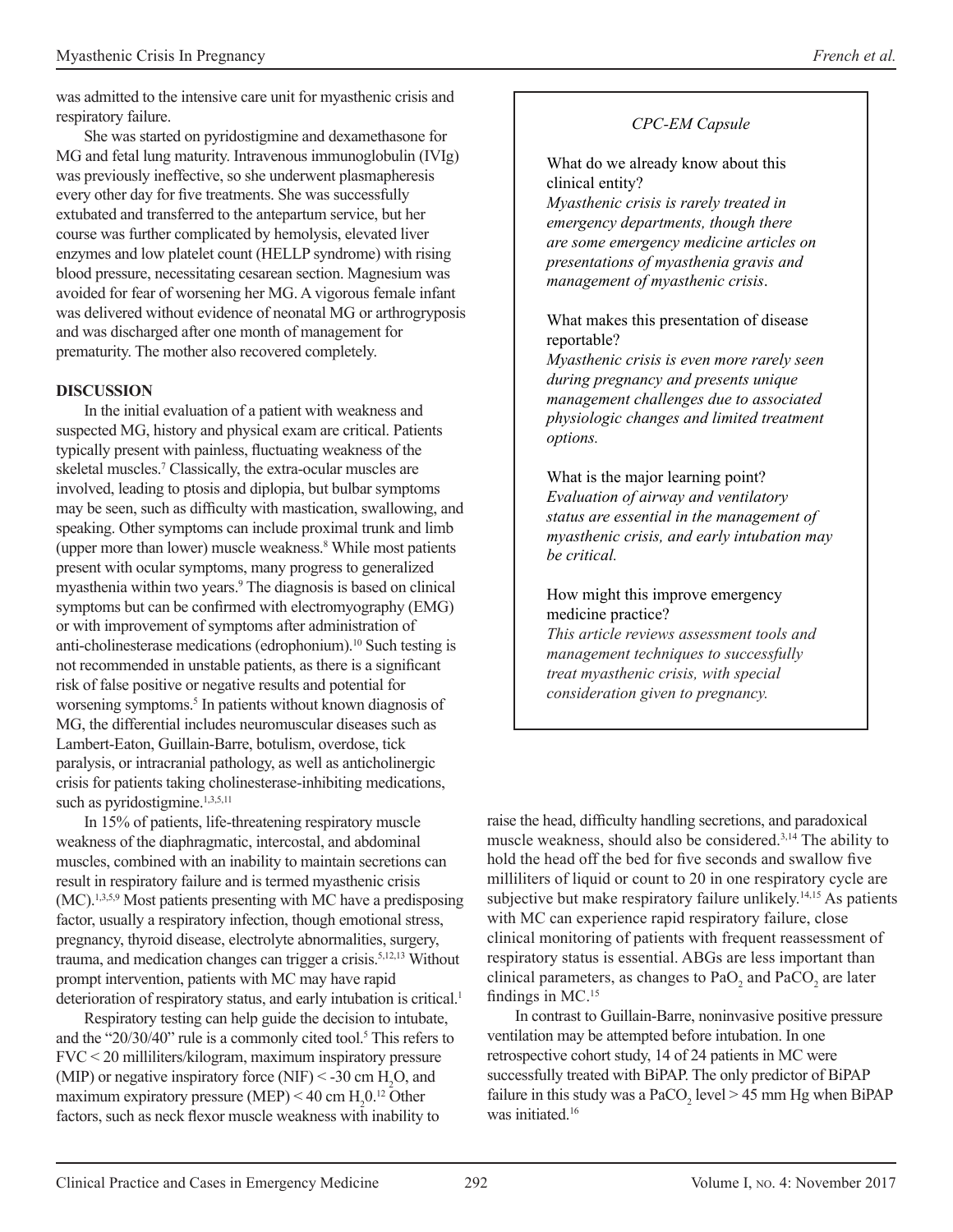If intubation is required, medications to facilitate airway management should be chosen carefully. The NMJ during myasthenic crisis has a decreased number of functional AChRs, and paralytic agents have a different and sometimes unpredictable response. Depolarizing agents, such as succinylcholine, have resistance at the NMJ, resulting in a median effective dose  $(ED_{s0})$ and dose required for effect in 95% of the population  $(ED_{0.5})$  that are 2.0 and 2.6 times normal, respectively.17 In other words, much higher doses of succinylcholine may be needed for rapid sequence intubation, with estimates of 2.6 times the usual dose.18 Simultaneously, many MG patients are medicated with anticholinesterase medications, such as pyridostigmine, which decrease plasma cholinesterase activity, leading to decreased hydrolysis of succinylcholine and prolonged neuromuscular blockade.14 This decrease in NMJ receptors also makes MG patients very sensitive to nondepolarizing drugs. For example, the dose of vecuronium needed for paralysis is approximately 0.4 to 0.55 times the usual dose (approximately 0.05 milligrams/kilogram).18

Ultimately, the mainstays of treatment of MC are plasma exchange (PE) or IVIg,<sup>19</sup> which have similar efficacy.<sup>20,21</sup> PE requires one exchange every other day for 10 days, while IVIg is usually administered for five days. Concurrent use is avoided, as PE may remove IVIg; however, these therapies can be given sequentially, if the patient demonstrates inadequate response to therapy. High dose prednisone, 60-100 milligrams daily, can also be initiated, with effects usually seen after two weeks.<sup>12</sup>

As with most auto-immune diseases in pregnancy, MG symptoms will improve in 30% of patients, remain stable in 30%, and worsen for 40%.22,23 Physiologic changes of pregnancy also make MG management difficult. While maternal respiratory rate remains constant, there is a 40% increase in tidal volume with a concomitant decrease in expiratory reserve volume and residual volume, resulting in baseline maternal hypocapnia and hyperventilation. This leads to baseline respiratory alkalosis, leaving less reserve in myasthenic crisis.

There is also an increased risk of preterm birth in the setting of congenital myasthenia; however, this is linked to the resultant polyhydramnios caused by the loss of fetal swallowing.<sup>22</sup> Myasthenia has not been found to increase the risk of miscarriage, growth restriction or pre-eclampsia.24 However, in pre-eclampsia or eclampsia, magnesium sulfate is contraindicated, as it affects the NMJ, hindering acetylcholine release and worsening MG. If magnesium must be used, providers should monitor for respiratory depression and be prepared to provide immediate ventilatory support, if needed. Phenytoin and diazepam are alternatives to magnesium in these cases but are not as effective.<sup>25</sup>

General management of MG in pregnancy involves standard therapy, including acetylcholinesterase inhibitors, corticosteroids, and various immunosuppressants.26 Only a few medications should be avoided due to teratogenic potential during pregnancy, including methotrexate and mycophenolate mofetil;<sup>27</sup> however,

these medications are typically used in disease maintenance and not for acute exacerbation. Corticosteroids have been associated with a substantial improvement or remission in almost 80% of patients.28 In the setting of myasthenic crisis, IVIg and plasmapheresis may be used, though IVIg therapy is preferable, as plasmapheresis may cause maternal hypotension and decreased placental perfusion.

The principal neonatal concerns in the setting of myasthenia include transient neonatal myasthenia gravis (TNMG) and arthrogryposis multiplex congenita (AMC). TNMG is caused by maternal antibodies crossing the placenta during the third trimester, which may affect 9-30% of pregnancies.<sup>22,29,30</sup> The risk does not correlate with maternal disease severity.<sup>31</sup> The symptoms of TNMG, include weak tone/cry, hypotonia, poor suck, ptosis, and respiratory problems, and typically develop over 12 hours to several days following delivery. Treatment is supportive, with nasogastric tube feeding, respiratory support, and oral or intravenous acetyl-cholinesterase inhibitors. Only severe cases require IVIg or PE.

In rare cases of myasthenia gravis, maternal antibody production is against the fetal gamma subunit of the AChR, leading to AMC. This condition has a constellation of neonatal findings, including non-progressive multiple joint contractures, small palate and jaw, and lung hypoplasia that often leads to neonatal or perinatal death.<sup>32</sup> The most significant antenatal findings are polyhydramnios and evidence of limb contractures on ultrasound. AMC may occur in women who have minimal symptoms, so serial ultrasounds are recommended throughout pregnancy.

## **CONCLUSION**

While some emergency medicine literature on myasthenia gravis exists, myasthenic crisis is rarely seen in pregnancy and presents unique management challenges for emergency physicians. Close clinical monitoring of airway and ventilation are critical. However, practitioners should also consider longer term interventions that may requi**re** transfer to specialty care**.**

*Address for Correspondence:* David M. French, MD, Medical University of South Carolina, 169 Ashley Avenue, Charleston, SC 29425. Email:frenchda@musc.edu.

*Conflicts of Interest:* By the *CPC-EM* article submission agreement, all authors are required to disclose all affiliations, funding sources and financial or management relationships that could be perceived as potential sources of bias. The authors disclosed none.

*Copyright*: © 2017 French et al. This is an open access article distributed in accordance with the terms of the Creative Commons Attribution (CC BY 4.0) License. See: http://creativecommons.org/ licenses/by/4.0/